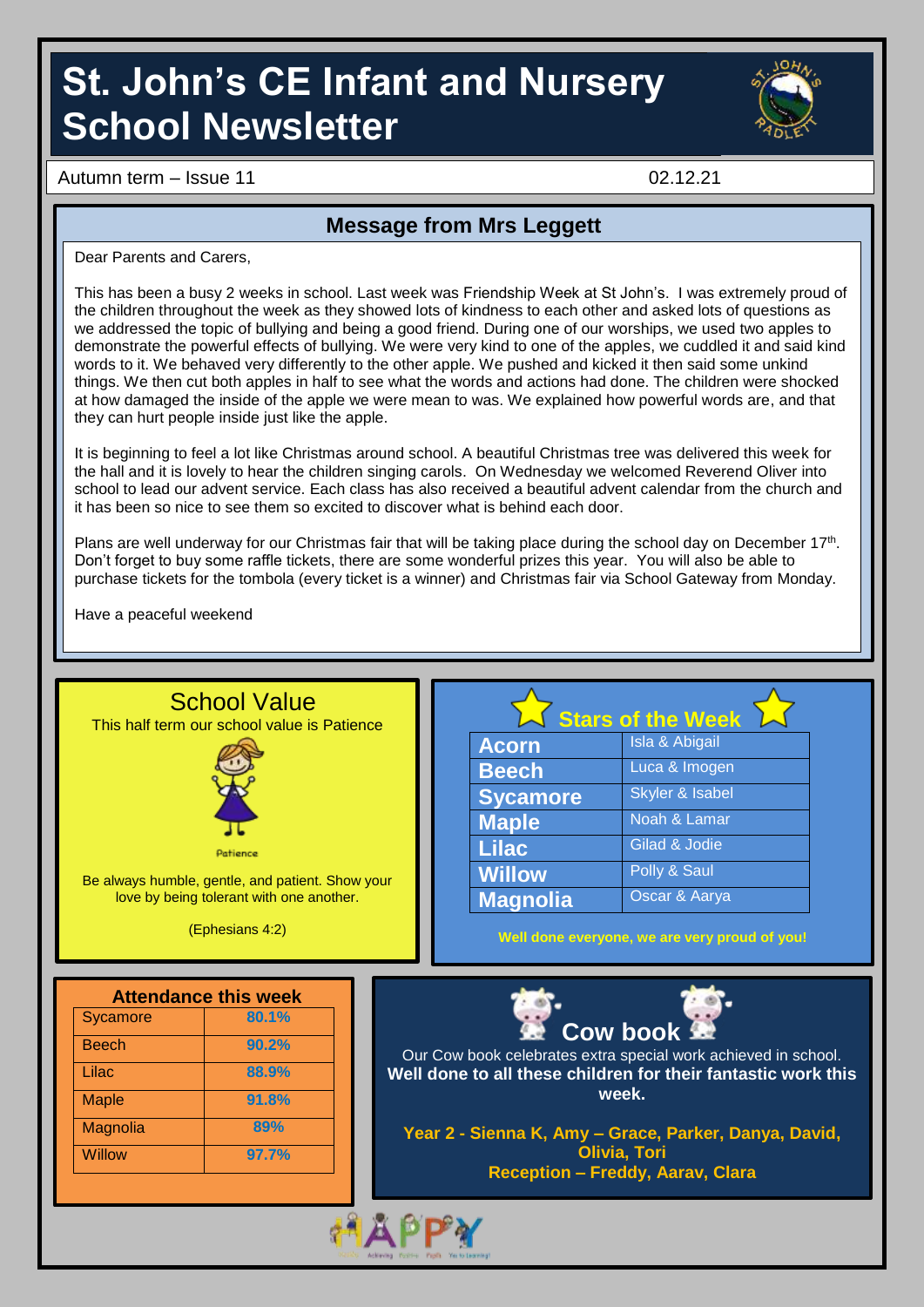### **Poppy Learning I Project**

This term's project is due on 9<sup>TH</sup> December. The focus is the environment. You will find more information on Google Classroom.

### Which I project will you pick this term?

Inspire - people to reduce, reuse and recycle or write about an inspirational advocate Investigate - learn more about reusable energy sources or how we can make a difference Imagine - what our world will look like if we don't look after it. Identify - How we are harming or how we can help our environment. Illustrate - our beautiful world

Invent - a gadget or device to support looking after the environment

#### **Reminders for the upcoming week**

Please bring in bottles and chocolates for the Christmas tombola.

Don't forget to send in your raffle tickets.

Thursday – Hand in date for this half terms PLIPs

#### **Conversation starters**

*Here are a few ideas of conversation starters that you can use to talk with your child about their week at school.*

*How can you be a good friend?*

*What kind words have you used this week??*



#### **Parents and Carers we need your help!**

Please give your views on our Schools using the link below! It is only 14 short multiple choice questions.

[Welcome](https://parentview.ofsted.gov.uk/) to Ofsted Parent View | [Ofsted](https://parentview.ofsted.gov.uk/) Parent View